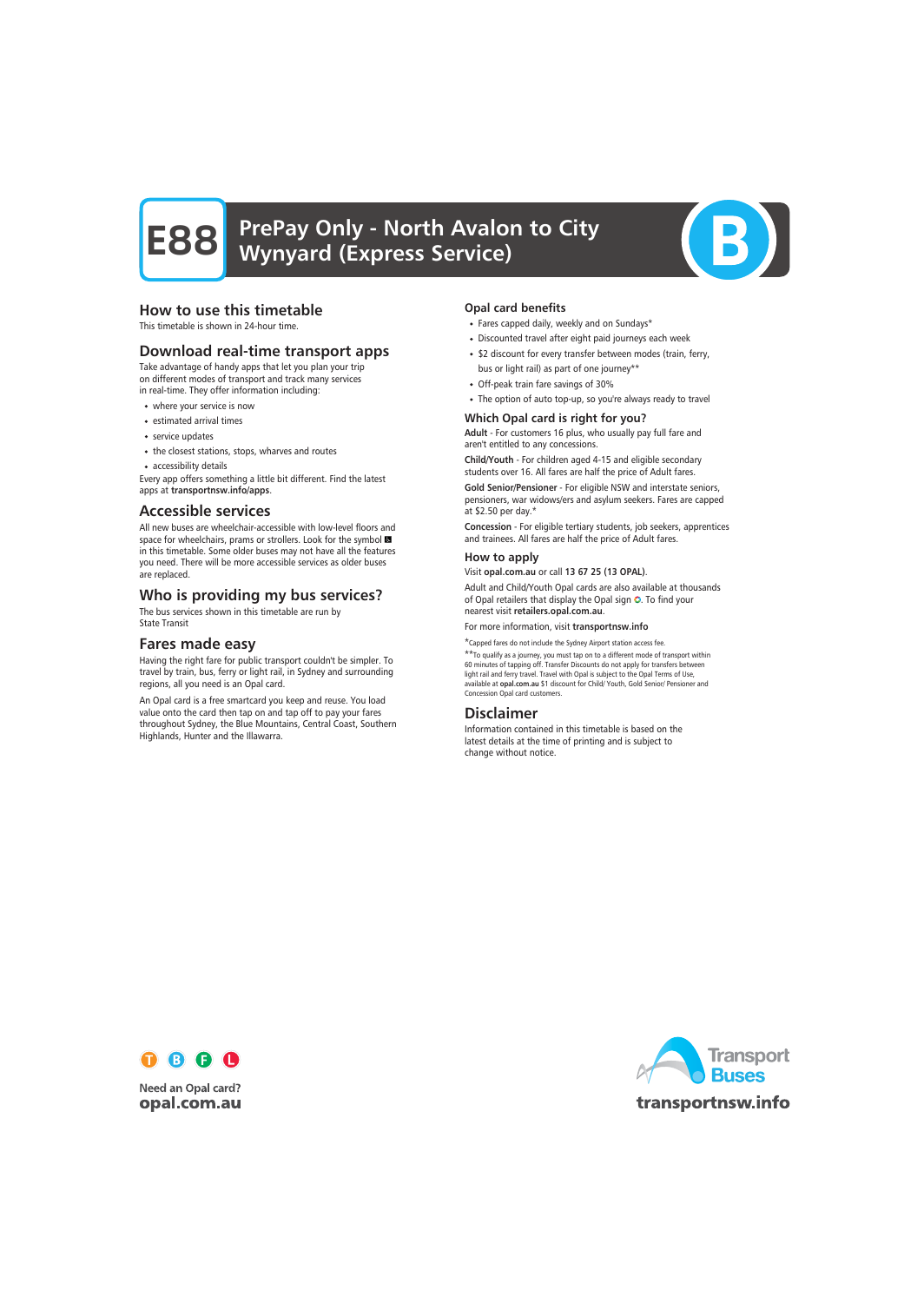

## Valid from: 26 Nov 2017<br>Note: Information is correct on date: 20 Oct 2017

## NOTE: Information is correct on date of download.

| <b>Monday to Friday</b>                         |       |                   |             |       |                   |             |       |                                                                              |             |       |             |
|-------------------------------------------------|-------|-------------------|-------------|-------|-------------------|-------------|-------|------------------------------------------------------------------------------|-------------|-------|-------------|
| Wynyard Station, Carrington St, Sydney          |       |                   |             |       |                   |             |       | D16:07 D16:32 D16:47 D17:01 D17:11 D17:21 D17:31 D17:41 D17:56 D18:11 D18:26 |             |       |             |
| Military Rd opp Wycombe Rd, Neutral Bay         |       |                   |             |       |                   |             |       | D16:17 D16:42 D16:59 D17:14 D17:25 D17:36 D17:46 D17:55 D18:08 D18:23 D18:37 |             |       |             |
| Berry Reserve, Pittwater Rd, Narrabeen          | 16:47 |                   | 17:13 17:31 | 17:46 | 17:57             |             |       | 18:08 18:18 18:27                                                            | 18:39       |       | 18:52 19:05 |
| Nelson Heather Centre, Pittwater Rd, Warriewood | 16:52 | 17.17             | 17.35       | 17.50 | 18:01             | 18:12       | 18:22 | 18:31                                                                        | 18:43       | 18:56 | 19:09       |
| Village Park, Barrenjoey Rd, Mona Vale          | 16:58 | 17:23             | 17:41       | 17:56 | 18:07             | 18:18       | 18:28 | 18:37                                                                        | 18:49       | 19:02 | 19:15       |
| Barrenjoey Rd after Darley St, Mona Vale        | 17:00 | 17:25             | 17:43       | 17:58 | 18:09             | 18:20       | 18:30 | 18:39                                                                        | 18:51       | 19:04 | 19:17       |
| Barrenjoey Rd before Robertson Rd, Newport      | 17:06 | 17:31             | 17:49       | 18:04 |                   | 18:15 18:26 | 18:35 | 18:44                                                                        | 18:56       | 19:09 | 19:22       |
| Barrenjoey Rd near Avalon Pde, Avalon           | 17:13 | 17:38             | 17:56       | 18:10 | 18:21             | 18:32       | 18:41 | 18:50                                                                        | 19:02       | 19:14 | 19:27       |
| Barrenjoey Rd near Careel Head Rd, Avalon       | 17:17 | 17:42             | 18:00       |       | 18:14 18:25 18:36 |             | 18:45 |                                                                              | 18:54 19:06 | 19:17 | 19:30       |
| <b>Monday to Friday</b>                         |       |                   |             |       |                   |             |       |                                                                              |             |       |             |
| Wynyard Station, Carrington St, Sydney          |       | 18:41 19:06 19:37 |             |       |                   |             |       |                                                                              |             |       |             |
| Military Rd opp Wycombe Rd, Neutral Bay         |       | 18:51 19:16 19:46 |             |       |                   |             |       |                                                                              |             |       |             |
| Berry Reserve, Pittwater Rd, Narrabeen          |       | 19:19 19:44 20:14 |             |       |                   |             |       |                                                                              |             |       |             |
| Nelson Heather Centre, Pittwater Rd, Warriewood | 19:23 |                   | 19:48 20:18 |       |                   |             |       |                                                                              |             |       |             |
| Village Park, Barrenjoey Rd, Mona Vale          | 19:29 | 19:53             | 20:23       |       |                   |             |       |                                                                              |             |       |             |
| Barrenjoey Rd after Darley St, Mona Vale        | 19:31 |                   | 19:55 20:24 |       |                   |             |       |                                                                              |             |       |             |
| Barrenjoey Rd before Robertson Rd, Newport      | 19:36 | 20:00             | 20:29       |       |                   |             |       |                                                                              |             |       |             |
| Barrenjoey Rd near Avalon Pde, Avalon           | 19:41 | 20:05             | 20:34       |       |                   |             |       |                                                                              |             |       |             |
| Barrenjoey Rd near Careel Head Rd, Avalon       | 19:44 |                   | 20:08 20:37 |       |                   |             |       |                                                                              |             |       |             |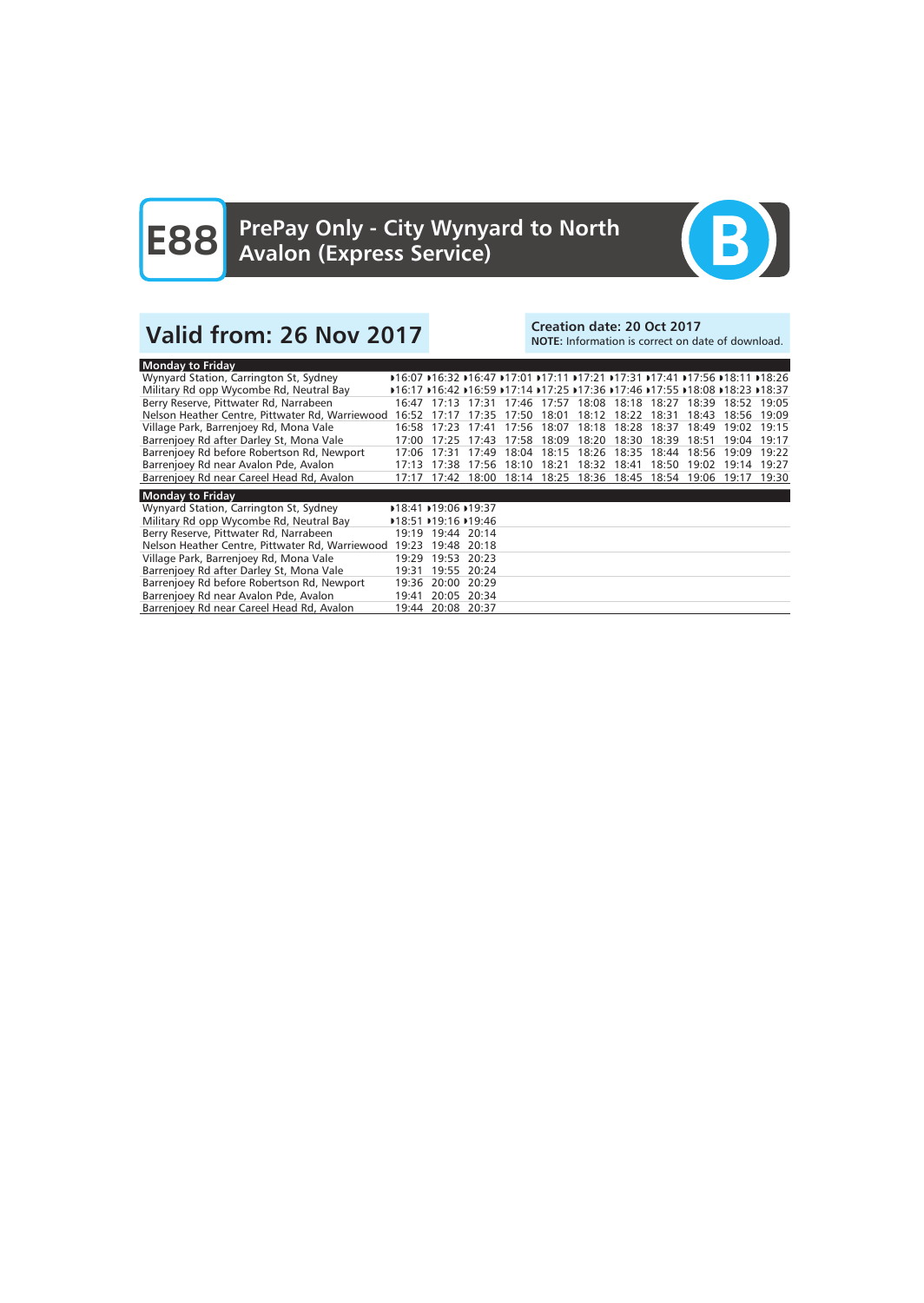# **E88** PrePay Only - North Avalon to City<br>
Wynyard (Express Service)



| <b>Monday to Friday</b>                               |                |                   |       |             |       |       |                                           |                                                                   |                 |                   |       |
|-------------------------------------------------------|----------------|-------------------|-------|-------------|-------|-------|-------------------------------------------|-------------------------------------------------------------------|-----------------|-------------------|-------|
| <b>Service Information</b>                            | R.             | R.                | R.    | R.          | R.    | R.    | R.                                        | R.                                                                | R.              | R                 | R.    |
| Carreel Head Rd at Burrawong Rd, Avalon               | 05:03          | 05:33             | 05:48 | 06:00       | 06:12 |       | 06:24 06:34 06:44                         |                                                                   | $06:54$ $07:05$ |                   | 07:16 |
| Barrenjoey Rd near Avalon Pde, Avalon                 | 05:05          | 05:35 05:50       |       |             |       |       | 06:04 06:16 06:28 06:38 06:48             |                                                                   |                 | 06:58 07:09       | 07:20 |
| Barrenjoey Rd after Bramley Ave, Newport              | 05:10          | 05:40             | 05:56 | 06:10       | 06:22 |       | 06:34 06:44 06:54                         |                                                                   | 07:04           | 07:15             | 07:26 |
| Barrenjoey Rd before Darley St, Mona Vale             |                | 05:15 05:45 06:03 |       | 06:17       | 06:29 | 06:41 | 06:51                                     | 07:01                                                             | 07:11           | $07:22$ $07:33$   |       |
| Barrenjoey Rd opp Pittwater Rd, Mona Vale             |                | 05:16 05:46 06:05 |       | 06:19       | 06:31 | 06:43 | 06:53 07:03                               |                                                                   | 07:13           | $07:25$ $07:36$   |       |
| Pittwater Rd opp Nelson Heather Centre,               |                | 05:20 05:50 06:11 |       |             |       |       |                                           | 06:25 06:37 06:49 06:59 07:09                                     |                 | 07:19 07:32 07:43 |       |
| Warriewood                                            |                |                   |       |             |       |       |                                           |                                                                   |                 |                   |       |
| Narrabeen B-Line, Pittwater Rd, Narrabeen             |                | 05:23 05:54 06:15 |       | 06:29 06:41 |       |       | $06:53$ $07:03$ $07:13$                   |                                                                   |                 | 07:23 07:36 07:48 |       |
| Neutral Bay B-Line Stop, Military Rd (place holder    |                |                   |       |             |       |       |                                           | 05:50 06:21 06:42 06:58 07:11 07:24 07:36 07:49 08:01 08:14 08:26 |                 |                   |       |
| for new B-line stop), Neutral Bay                     |                |                   |       |             |       |       |                                           |                                                                   |                 |                   |       |
| <b>Wynyard Station</b>                                | 05:57          |                   |       |             |       |       | 06:28 06:49 07:05 07:18 07:31 07:43 07:57 |                                                                   |                 | 08:13 08:26 08:38 |       |
|                                                       |                |                   |       |             |       |       |                                           |                                                                   |                 |                   |       |
|                                                       | $\overline{6}$ |                   |       |             |       |       |                                           |                                                                   |                 |                   |       |
| <b>Monday to Friday</b><br><b>Service Information</b> | R              | R                 | R     |             |       |       |                                           |                                                                   |                 |                   |       |
| Carreel Head Rd at Burrawong Rd, Avalon               | 07:26          | 07:36             | 07:56 |             |       |       |                                           |                                                                   |                 |                   |       |
| Barrenjoey Rd near Avalon Pde, Avalon                 | 07:31          | 07:41             | 08:01 |             |       |       |                                           |                                                                   |                 |                   |       |
| Barrenjoey Rd after Bramley Ave, Newport              | 07:37          | 07:47             | 08:07 |             |       |       |                                           |                                                                   |                 |                   |       |
| Barrenjoey Rd before Darley St, Mona Vale             | 07:44          | 07:54 08:14       |       |             |       |       |                                           |                                                                   |                 |                   |       |
| Barrenjoey Rd opp Pittwater Rd, Mona Vale             | 07:47          | 07:57             | 08:17 |             |       |       |                                           |                                                                   |                 |                   |       |
| Pittwater Rd opp Nelson Heather Centre,               |                | 07:54 08:04 08:24 |       |             |       |       |                                           |                                                                   |                 |                   |       |
| Warriewood                                            |                |                   |       |             |       |       |                                           |                                                                   |                 |                   |       |
| Narrabeen B-Line, Pittwater Rd, Narrabeen             | 07:59          | 08:09             | 08:29 |             |       |       |                                           |                                                                   |                 |                   |       |
| Neutral Bay B-Line Stop, Military Rd (place holder    |                | 08:37 08:47 09:06 |       |             |       |       |                                           |                                                                   |                 |                   |       |
| for new B-line stop), Neutral Bay                     |                |                   |       |             |       |       |                                           |                                                                   |                 |                   |       |